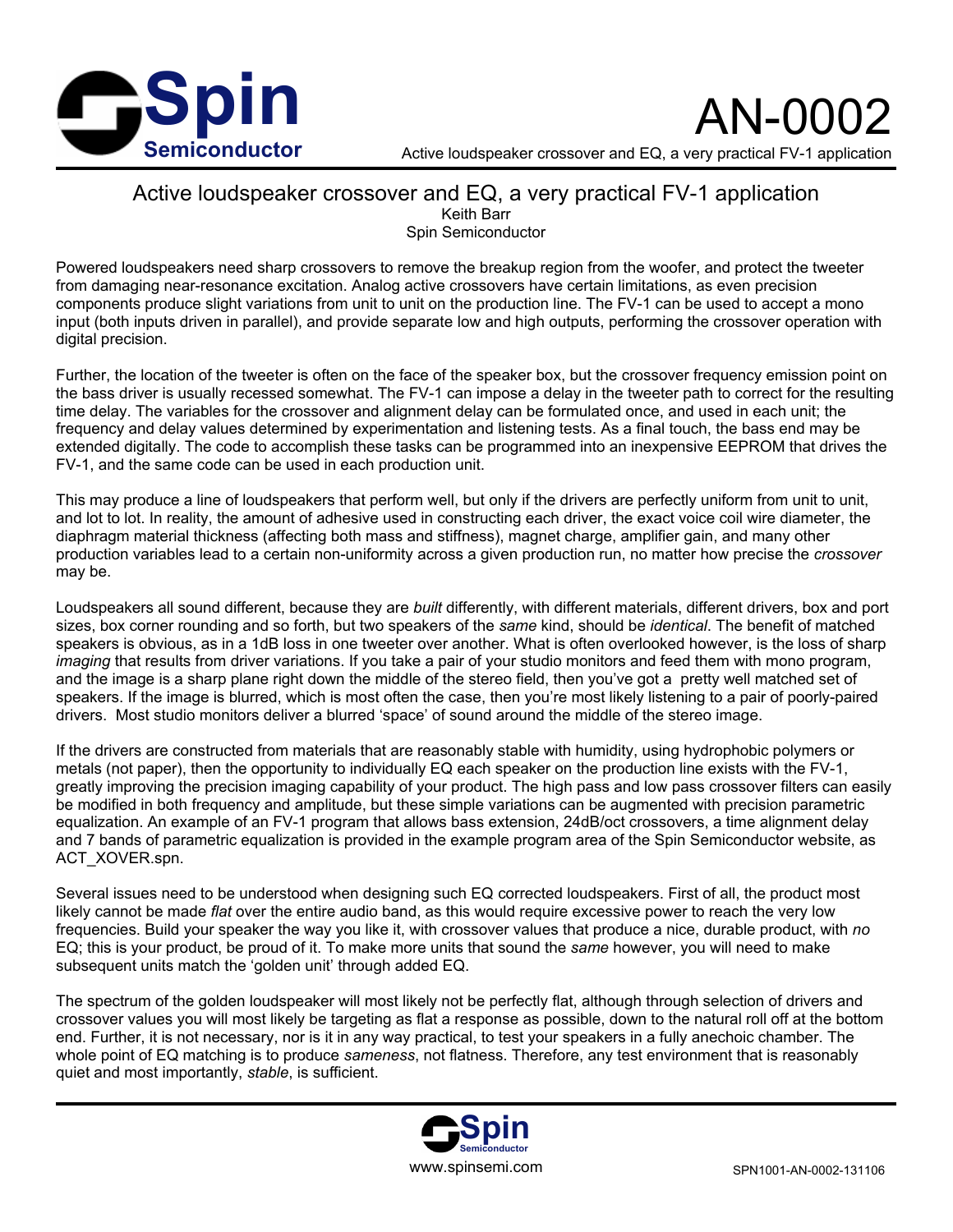

Active loudspeaker crossover and EQ, a very practical FV-1 application

A typical test setup can be as simple as a wooden frame, defining the edges of a 1 meter cube, supporting multiple layers of glass wool and heavy cotton fabric, leaving a port on one side in which the speaker is inserted and connected to power and test signals. It is extremely important however, that the speaker is inserted to the exact same position each time the process is performed! This can be done by placing the loudspeaker under test onto a platform that protrudes just within the chamber, and a set of stops that guarantee consistent positioning. A test microphone (nice quality, small condenser mic) is placed through the padding on the opposite side of the chamber, so that it is fixed directly in front of the speaker, between the woofer and tweeter, perhaps 0.5 meters (or more) from the face of the speaker. A greater distance would be nice, but this means a larger chamber, and less tolerance to external noises during the tests.

The speaker is then stimulated with an exponentially swept sine wave, traversing 20Hz to 20KHz in perhaps 2 seconds, while the microphone signal is recorded for analysis. Care must be taken to not overdrive the unit, as low frequency distortion components can adversely affect the measurements. Several sweeps can be averaged to better define the speaker's response, and remove the influence of that fork lift that occasionally rumbles by in the production shop. (And that guy pounding boxes together with a hammer!). The amplitude response of the unit under test is then compared with the stored response of the 'golden unit', whereupon a comparison can be made, and EQ parameters can be prescribed.

The analysis software for such a process is not a simple thing, and will be carefully written with concerns for each model in mind. The resulting frequency, Q and gain/loss for each band, as well as driver levels and so forth, can be downloaded directly to the device under test with a four pin connector; a ground line, two logic lines for accessing the EEPROM, and a toggle line to one of the program select pins of the FV-1, inciting it to re-load the EEPROM code. These control lines can have pull up resistors internal to the unit, and be available at the rear of the speaker for this purpose only.

The use of all 7 bands will probably be unlikely; go after the gross variations first, and only the little ones when they have a rather low Q. do not attempt to correct very high Q resonances, do this through a better selection of drivers! Sharp variations can change with time and variations in humidity, and are best left alone. The software can be human interactive, with an operator adjusting EQ bands manually, or fully automatic, in which case the software becomes significantly more complicated. In any case, program modifications can be downloaded quickly, and productivity can be high in a shop that produces perhaps 100 to 300 units a day.

It has been my experience that such matching of loudspeakers provides a remarkable listening experience, despite the room in which the listening takes place. It is as though our hearing mechanism can (to some limited extent) quickly remove the room, and leave us with the speakers and the music to enjoy. When the mono program, which is so often the main character in music productions, is right there in your face, you can reach out and almost grab it!

Keith Barr 7/11/06